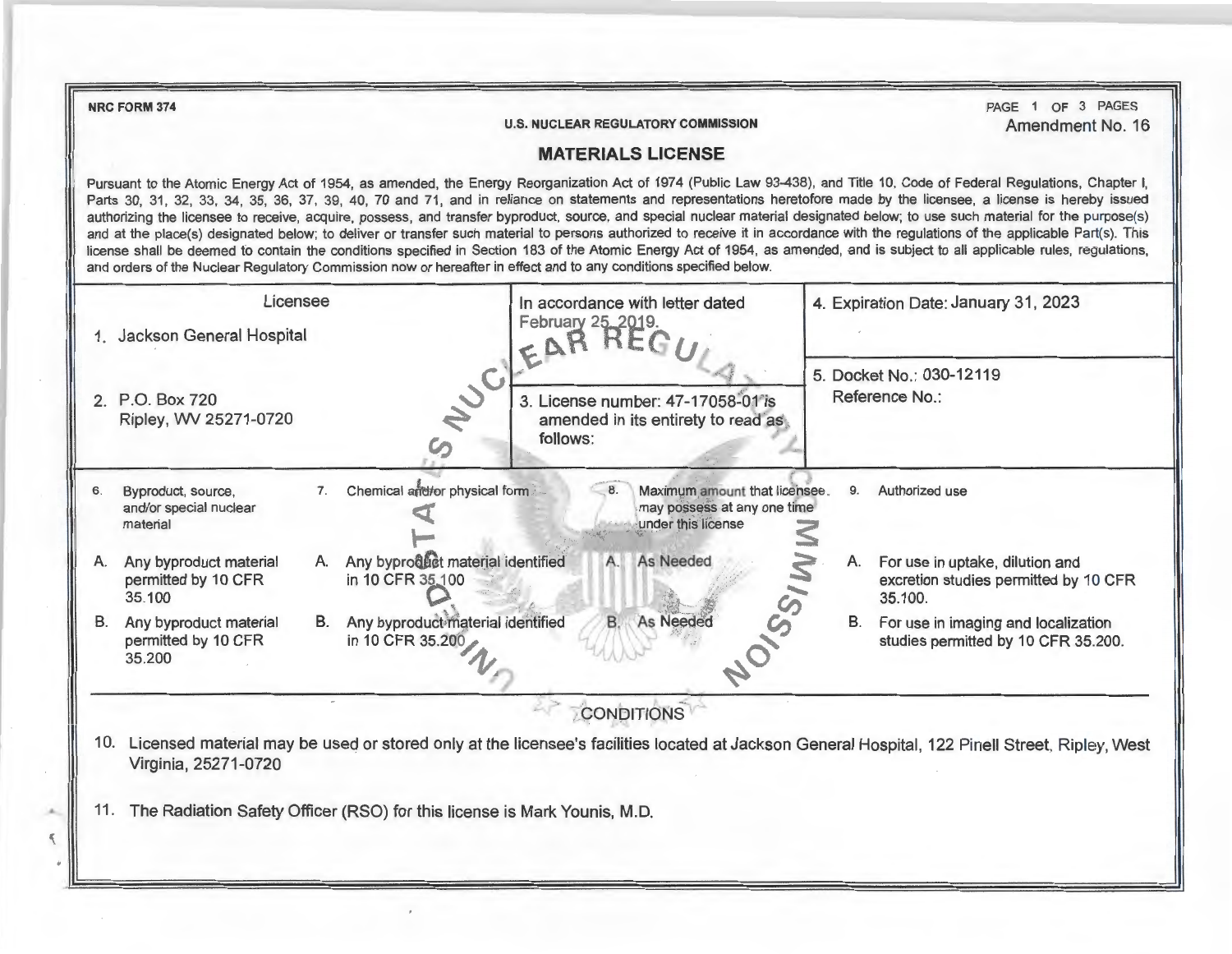| <b>NRC FORM 374A</b>                                                                                                                                                                                                                                    | <b>U.S. NUCLEAR REGULATORY COMMISSION</b> |                                         | PAGE 2 OF 3 PAGES |
|---------------------------------------------------------------------------------------------------------------------------------------------------------------------------------------------------------------------------------------------------------|-------------------------------------------|-----------------------------------------|-------------------|
| <b>MATERIALS LICENSE</b>                                                                                                                                                                                                                                | <b>License Number</b><br>47-17058-01      | Docket or Reference Number<br>030-12119 |                   |
| <b>SUPPLEMENTARY SHEET</b>                                                                                                                                                                                                                              | Amendment No. 16                          |                                         |                   |
| 12. Licensed material shall only be used by, or under the supervision of:<br>A. Individuals permitted to work as authorized users in accordance with 10 CFR 35.13 and 10 CFR 35.14.                                                                     |                                           |                                         |                   |
| B. The following individuals are authorized users for the material and medical uses as indicated:                                                                                                                                                       |                                           |                                         |                   |
| Authorized User(M.D., D.O., etc.)                                                                                                                                                                                                                       | <b>Conductional And Use</b>               |                                         |                   |
| Joseph L. Skeens, M.D.                                                                                                                                                                                                                                  | 4 10 CFR 35:100,10 CFR 35.200             |                                         |                   |
| Mark Younis, M.D.                                                                                                                                                                                                                                       | 10 CFR 35.100,10 CFR 35.200               |                                         |                   |
| 13. In addition to the possession limits in Item 8, the licensee shall further restrict the possession of licensed material to quantities below the<br>minimum limit specified in 10 CFR 30.35(d) for establishing decommissioning financial assurance. |                                           |                                         |                   |
|                                                                                                                                                                                                                                                         | MARY WILLIE NO                            |                                         |                   |
|                                                                                                                                                                                                                                                         |                                           |                                         |                   |
|                                                                                                                                                                                                                                                         |                                           |                                         |                   |
|                                                                                                                                                                                                                                                         |                                           |                                         |                   |
|                                                                                                                                                                                                                                                         |                                           |                                         |                   |
|                                                                                                                                                                                                                                                         |                                           |                                         |                   |
|                                                                                                                                                                                                                                                         |                                           |                                         |                   |